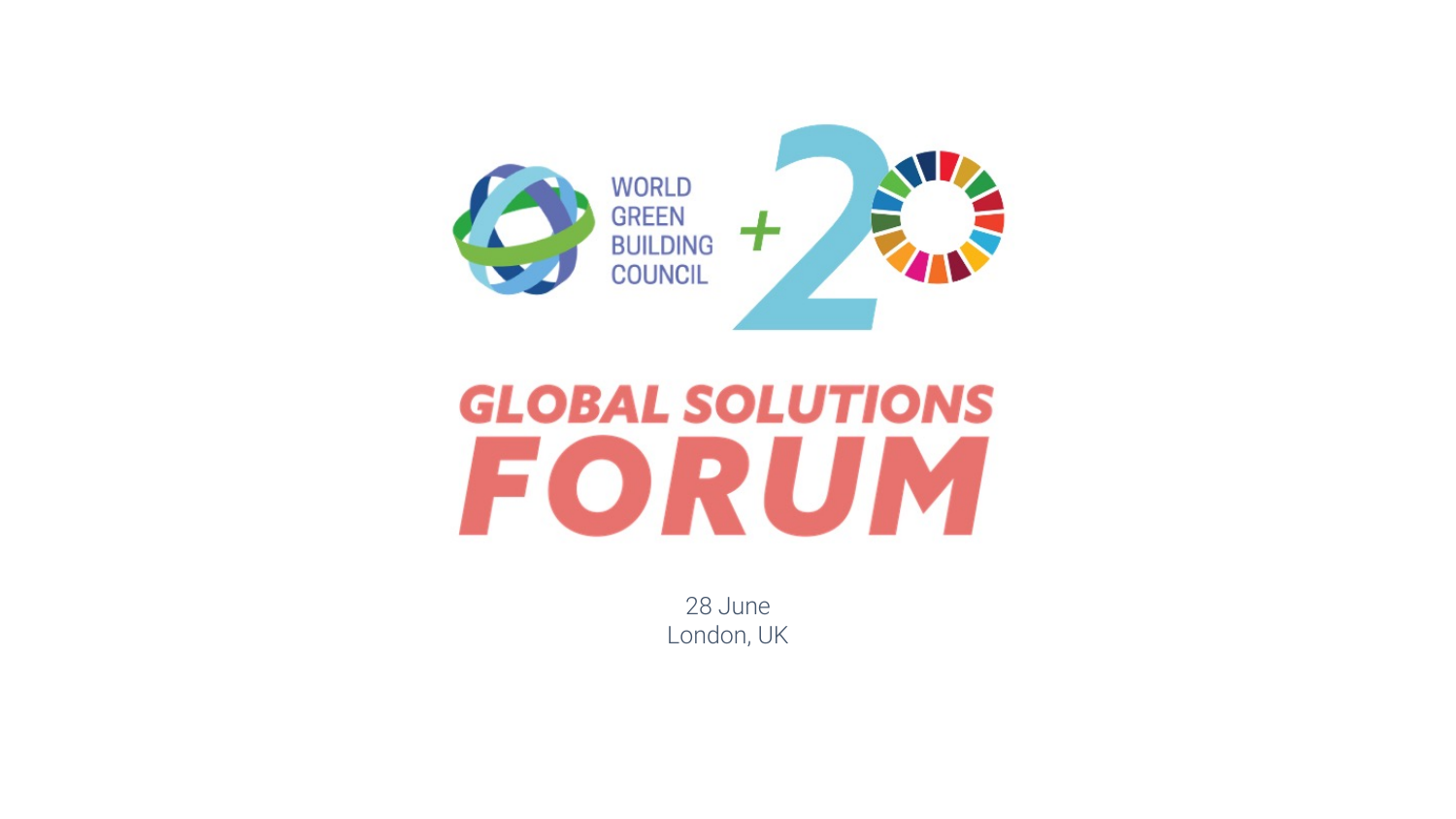## WorldGBC+20 GLOBAL SOLUTIONS FORUM TIMINGS

*(Tuesday 28 June)*

*Venue: The Hub, Foster + Partners, Riverside, 22 Hester Rd, SW11 4AN, London* 

8:30 – 9:20 PM BST Networking coffee, introduction & welcome 9:25 - 9:40 AM BST Acting on Climate: A Justice-Based Approach a conversation with Farhana Yamin*, international environmental lawyer, climate change activist and development policy expert* 9:40 - 10:00 AM BST Opening panel 10:00 - 1:05 PM BST Scalable Solutions *Panel 1: Urban Resilience Strategies: Collaborations for Climate and Social Justice Panel 2: Enabling the Circular Economy for Social Prosperity Panel 3: Mainstreaming Whole Life Carbon: Plugging the Data Gaps* 1:15 - 2:45 PM BST Lunch & tour of building (optional) 2:50 - 4:35 PM BST Scalable Solutions *Panel 4: Financing the Built Environment's Deep Green Transformation Panel 5: Energy Efficiency: the Golden Rule for Net Zero in the Built Environment* 5:00 - 5: 15 PM BST Closing Keynote speaker and conversation **EXERCISE AND STREET AND STREET AND STREET AND STREET AND STREET AND STREET AND STREET AND STREET AND STREET AND STREET AND STREET AND STREET AND STREET AND STREET AND STREET AND STREET AND STREET AND STREET AND STREET AND** 5:15 - 5: 35 PM BST Closing Panel 6:30 PM BST Reception & Drinks *(Venue: Helix Bar, The Gherkin, 30 St Mary Axe, London EC3A 8BF )*